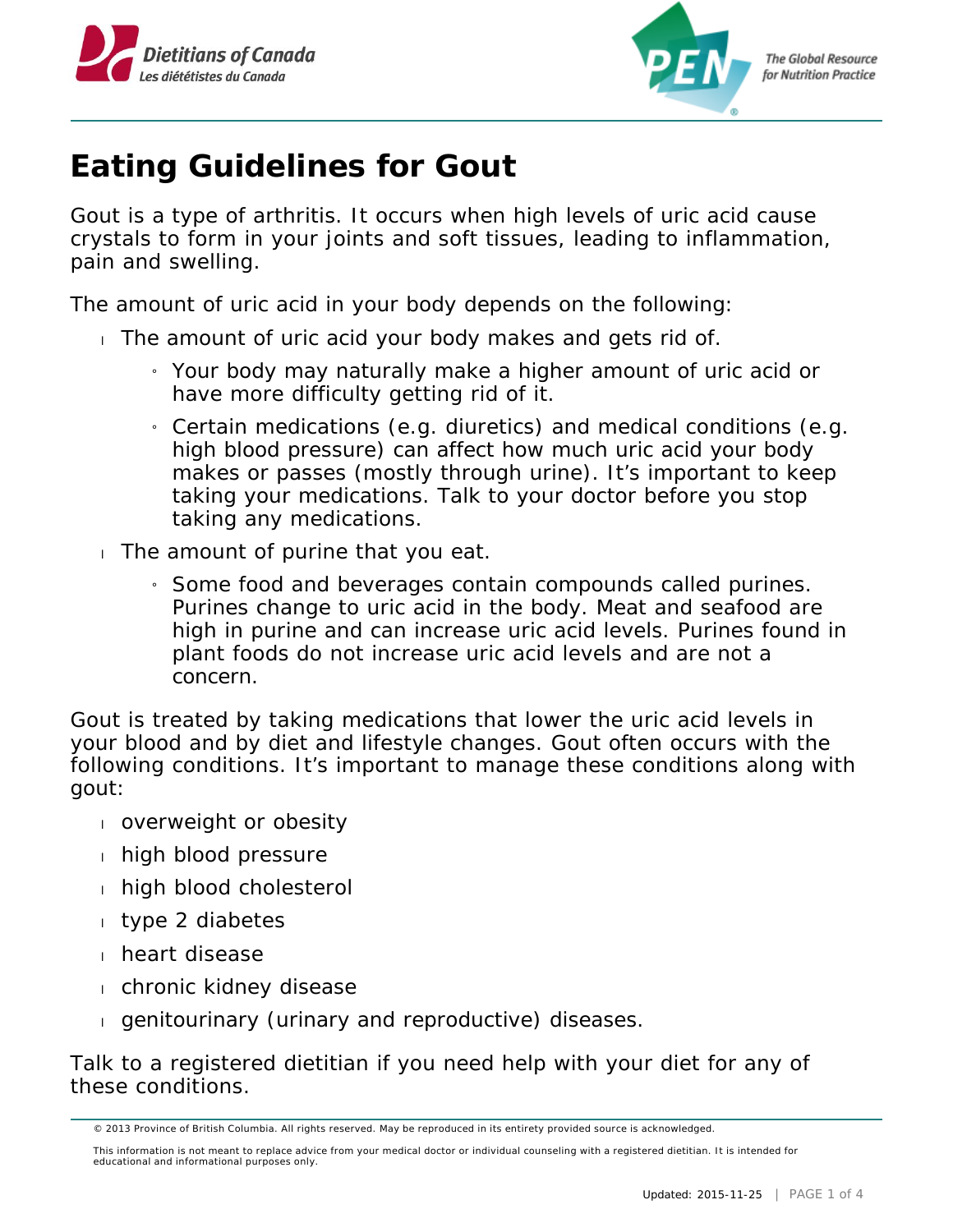



**The Global Resource** for Nutrition Practice

The focus of this handout is to give you ways you might lower your uric acid levels with diet and, therefore, lower your risk of gout flares or attacks.



- 1. Follow a healthy diet that is low in saturated and trans fat. A diet rich in unprocessed, plant-based foods can help to decrease your risk of gout attacks and maintain your best overall health. Use the following information to help guide your food choices:
	- » Keep portions of meats and seafood small. A serving is 75 g (2 ½ oz.). Since many people usually eat much larger portions, this can significantly lower the amount of purine you eat.
		- n Fish is a healthy choice because it is high in omega-3 fats and low in saturated fat. If your fish intake is less than two servings per week, discuss the use of a fish oil supplement with your doctor, pharmacist, or registered dietitian.
	- » Avoid organ meats (liver, kidney, sweetbreads, etc.) because they contain high levels of purine.
	- » Choose vegetable protein sources more often: beans, lentils, tofu, and unsalted nuts and seeds. Although some of these foods contain purines, they are not linked with increases in uric acid or risk for gout symptoms.
	- $_1$  Choose low fat milk (skim, 1%, 2%) and milk products. Examples include low fat yogurt (0%, 1%, 2%) or lower fat cheese (less than 20% M.F.). These foods have little to no purines and may help lower uric acid levels and risk of gout attack.
	- » Make vegetables an important part of your diet. Aim to eat at least four servings of vegetables each day. Also, choose vegetables as a snack.
	- » Choose whole fruit instead of juice. Aim to have at least three servings of fruit each day.
	- » Avoid sugar and high-sugar foods and beverages such as pop, fruit drinks, specialty coffee and tea drinks, candy, and sugary

<sup>© 2013</sup> Province of British Columbia. All rights reserved. May be reproduced in its entirety provided source is acknowledged.

This information is not meant to replace advice from your medical doctor or individual counseling with a registered dietitian. It is intended for educational and informational purposes only.